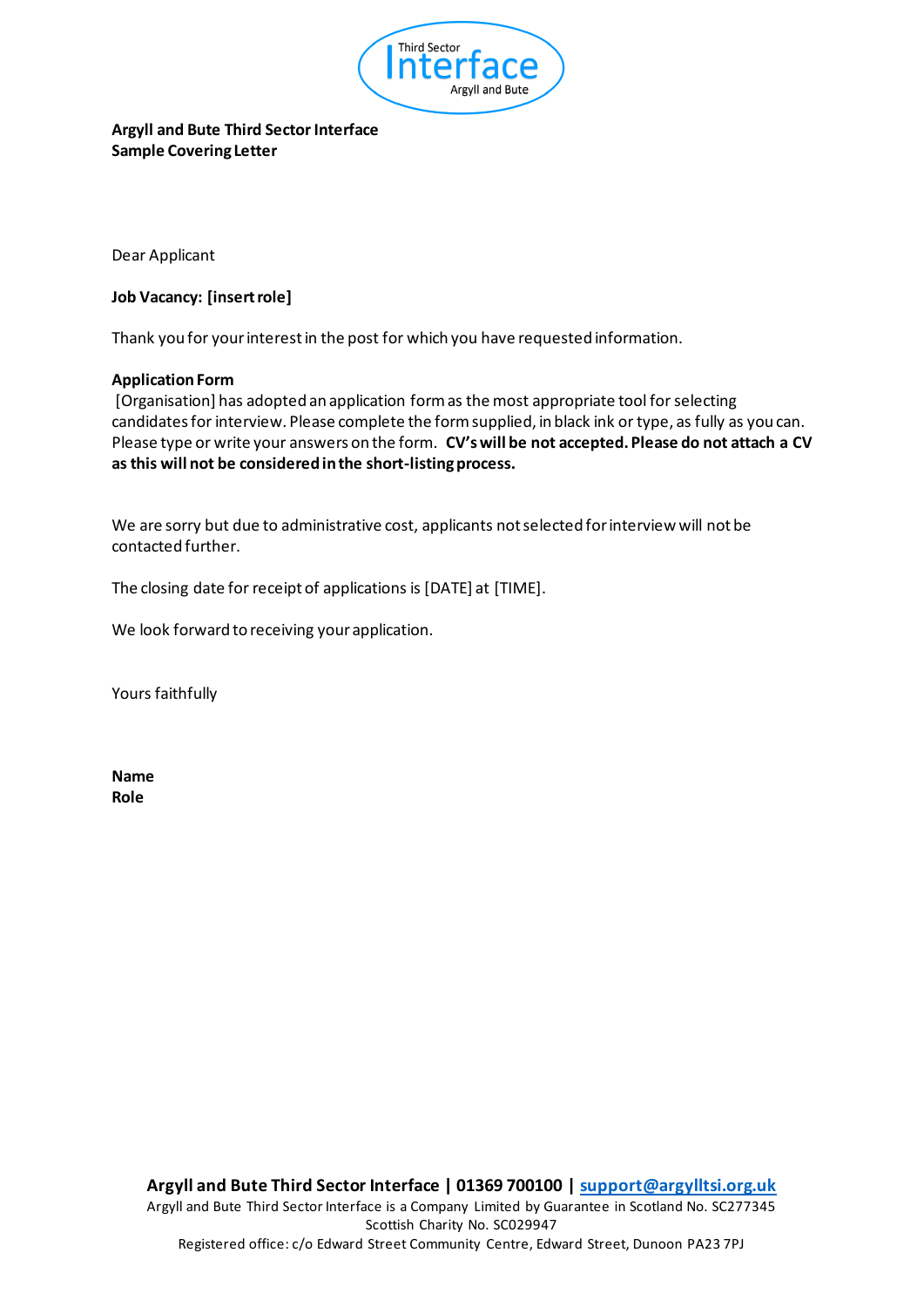

# **Argyll and Bute Third Sector Interface**

#### **Sample Covering Letter**

## **Guidance notes on completing the Application Form**

Please read these notes carefully before completing your application form. This information sheet has been designed to help you proceed with your application.

### **Role Profile & Person Specification**

These outline the key responsibilities of the post and the selection criteria detailing key areas of knowledge, experience and skills required for the post. Read through this carefully. Make sure you give sufficient details to support this. You will also have received a general staff specification applicable to all posts.

### **The Application Form**

The application form must be completed in black ink or typescript as it will be necessary to photocopy your application form – coloured inks other than black do not photocopy well.

### **Personal Details**

It is important that you complete this section accurately, as the information requested is required in order to process your application and to communicate with you. It is a requirement under the Asylum and Immigration Act 1996 that we do not offer employment to someone who does not have the right to live and work in the UK. If you are successful in being offered this post, it will be conditional on you providing proof to us that you have this right. The easiest way is to provide evidence that you have a National Insurance number, although many alternative documents can also be accepted.

### **Career History**

Remember to include any voluntary and/or part time work that you may have undertaken. If you've never been in paid employment or have not worked for a long time, think carefully about any experience that you may have gained, not necessarily in a formal work setting. Please ensure that you include your current or most recent employment even if you feel the job is not relevant to your current application. Explain clearly the main features of your current or most recent job. You should confirm salary details for any posts within the last five years.

#### **Education, professional qualifications and training**

Any qualifications, which are required for the job, will be set out in the person specification and you should list these in this section. You may also like to include any other qualifications you possess or training courses you have attended which you feel are relevant for the post.

#### **Most relevant experience/reasons for applying**

Use this section to show us how your knowledge, experience and skills etc. match the selection criteria listed under Skills and Experience. Do not simply repeat your employment history but look at the knowledge, skills and experience etc. required to do the job and show how you possess these by giving specific examples from your own experience. Do not leave out any relevant knowledge, experience or skills gained outside full time work. Do not simply say that you can do the job; or that you possess the requisite skill or ability to undertake specific parts of the role, say how you can do it and make positive statements in a clear and concise way.

If necessary, you can continue on a separate sheet(s). Any continuation should not total more than three handwritten pages or two typed pages but ensure that each page is numbered, includes your name and the position for which you are applying.

**Argyll and Bute Third Sector Interface | 01369 700100 | support@argylltsi.org.uk** Argyll and Bute Third Sector Interface is a Company Limited by Guarantee in Scotland No. SC277345 Scottish Charity No. SC029947 Registered office: c/o Edward Street Community Centre, Edward Street, Dunoon PA23 7PJ